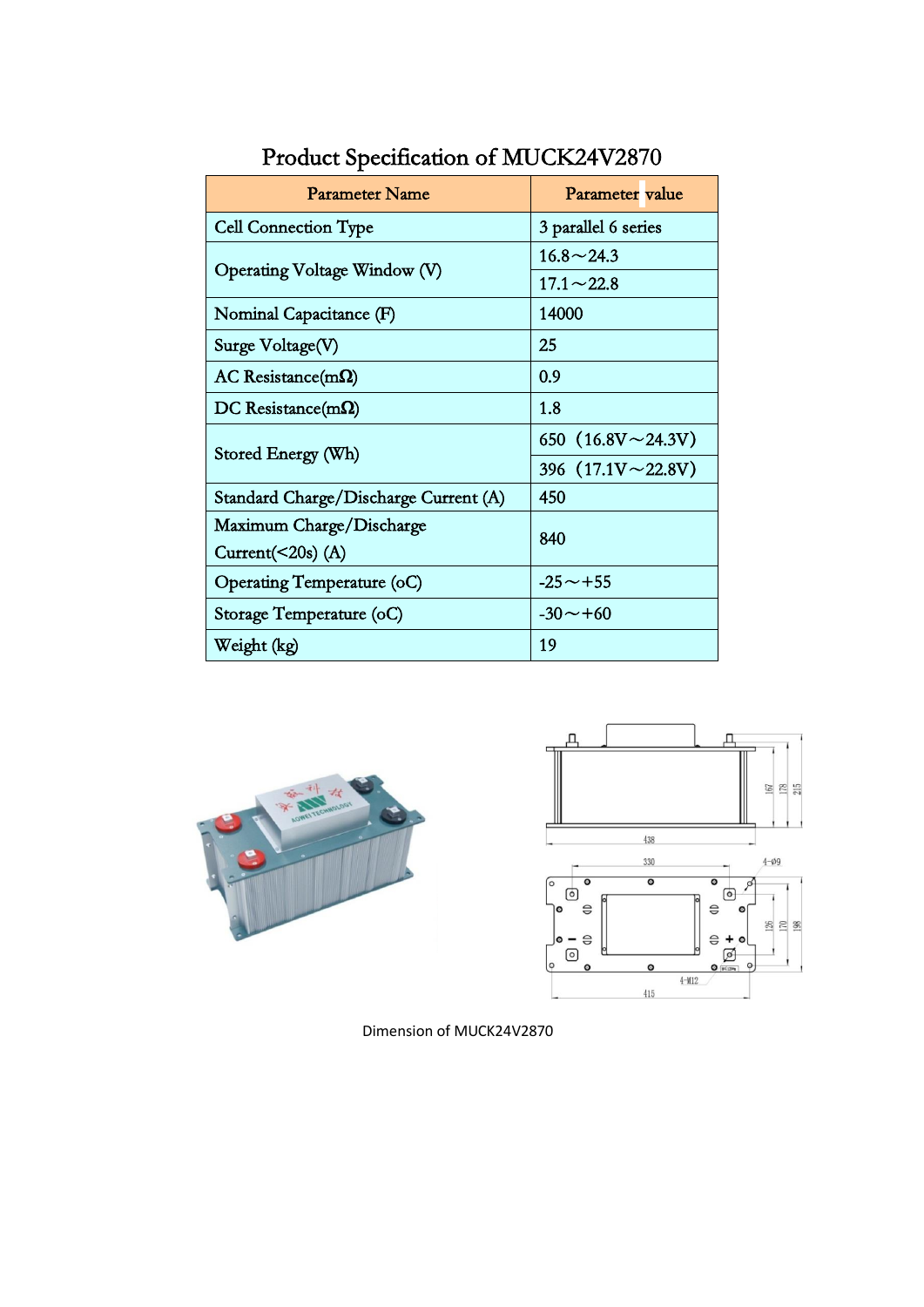| <b>Parameter Name</b>                 | Parameter value          |
|---------------------------------------|--------------------------|
| <b>Cell Connection Type</b>           | 18 series                |
| Operating Voltage Window (V)          | $50.4 \sim 72.9$         |
|                                       | $51.3 \sim 68.4$         |
| Nominal Capacitance (F)               | 1560                     |
| Surge Voltage(V)                      | 75                       |
| $AC$ Resistance(m $\Omega$ )          | 7                        |
| $DC$ Resistance(m $\Omega$ )          | 14                       |
| Stored Energy (Wh)                    | 650 $(50.4 \sim 72.9 V)$ |
|                                       | 396 $(51.3 \sim 68.4 V)$ |
| Standard Charge/Discharge Current (A) | 150                      |
| Maximum Charge/Discharge              | 280                      |
| Current( $\leq$ 20s) (A)              |                          |
| Operating Temperature (oC)            | $-25 \sim +55$           |
| Storage Temperature (oC)              | $-30 \sim +60$           |
| Weight (kg)                           | 19                       |

## Product Specification of MUCK72V2870





Dimension of MUCK72V2870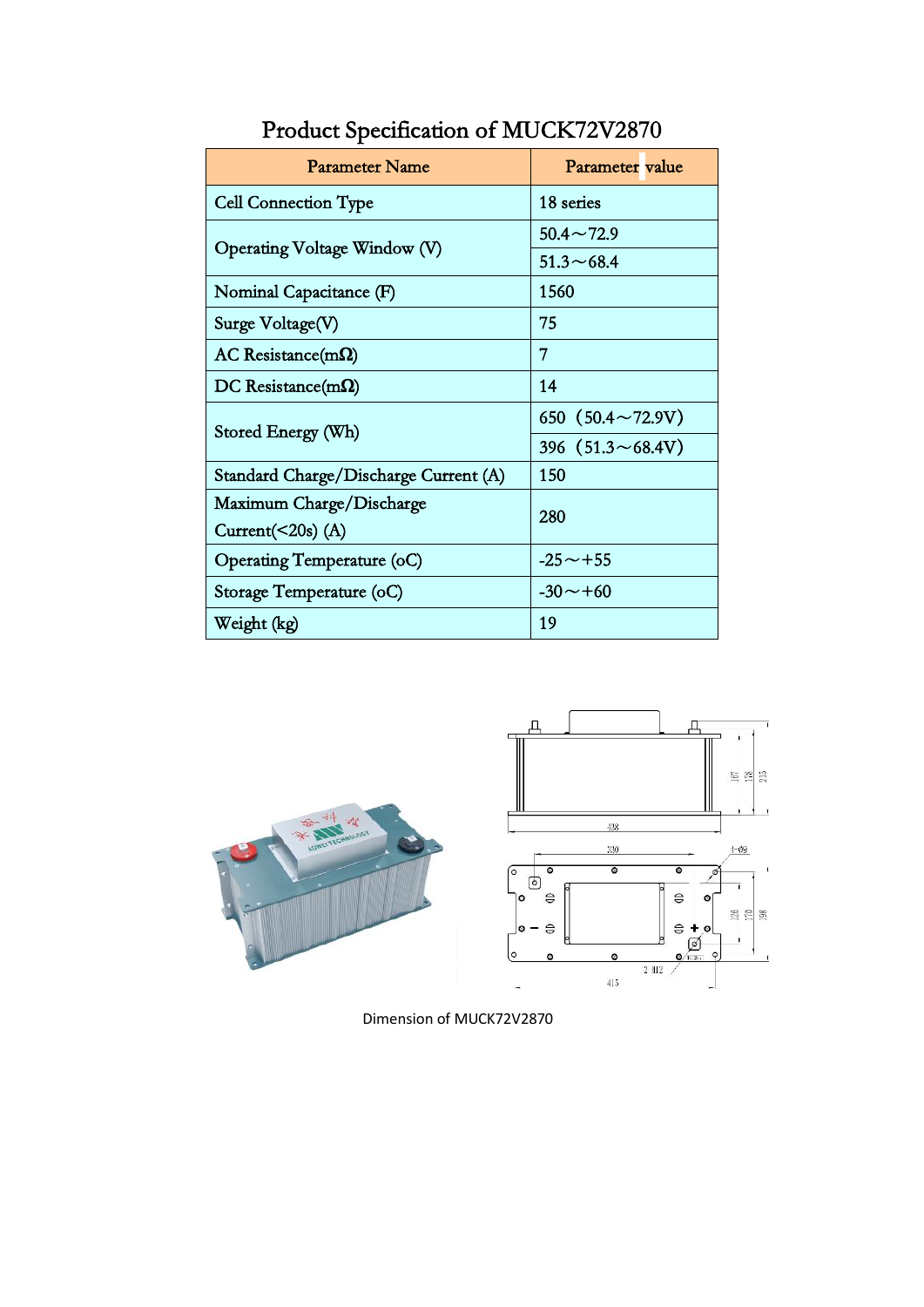| <b>Parameter Name</b>                 | Parameter value          |
|---------------------------------------|--------------------------|
| <b>Cell Connection Type</b>           | 2 parallel 6 series      |
| Operating Voltage Window (V)          | $16.8 \sim 24.3$         |
|                                       | $17.1 \sim 22.8$         |
| Nominal Capacitance (F)               | 9333                     |
| Surge Voltage(V)                      | 25                       |
| $AC$ Resistance(m $\Omega$ )          | 1.2                      |
| DC Resistance(m $\Omega$ )            | 2.4                      |
| Stored Energy (Wh)                    | 438 $(16.8V \sim 24.3V)$ |
|                                       | 264 $(17.1V \sim 22.8V)$ |
| Standard Charge/Discharge Current (A) | 300                      |
| Maximum Charge/Discharge              | 560                      |
| Current( $\leq$ 20s) (A)              |                          |
| Operating Temperature (oC)            | $-25 \sim +55$           |
| Storage Temperature (oC)              | $-30 \sim +60$           |
| Weight (kg)                           | 13                       |

Product Specification of MUCK24V1910



Dimension of MUCK24V1910